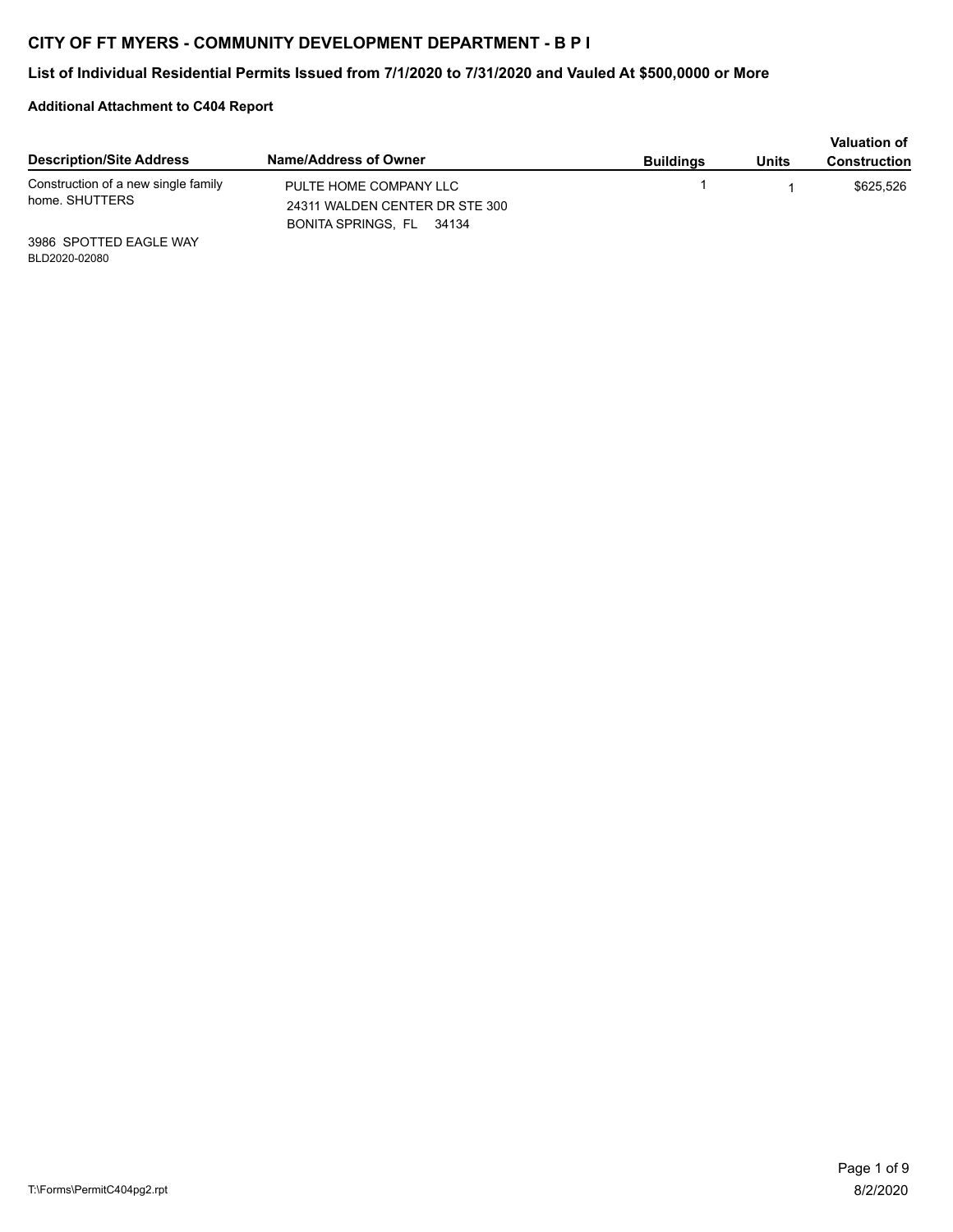|                                                                                                                                                                                                                                                                                                                                                                                                                |                                                                            |                  |              | <b>Valuation of</b> |
|----------------------------------------------------------------------------------------------------------------------------------------------------------------------------------------------------------------------------------------------------------------------------------------------------------------------------------------------------------------------------------------------------------------|----------------------------------------------------------------------------|------------------|--------------|---------------------|
| <b>Description/Site Address</b>                                                                                                                                                                                                                                                                                                                                                                                | Name/Address of Owner                                                      | <b>Buildings</b> | <b>Units</b> | <b>Construction</b> |
| New construction of a 3 story<br>apartment building that includes<br>22 units of 3 types and 6 direct<br>entry garage units. The building<br>provies 30,455 GSF of floor<br>area and is classified as Type<br>V(B) construction with Use<br>Groups R-2 and U. It includes<br>and NFPA 13R fire sprinkler<br>system.<br>3501 STAR LN<br>BLD2020-00858                                                           | ROHDIE SCHOOLHOUSE LLC<br>52 VANDERBILT AVE STE 2007<br>NEW YORK, NY 10017 | 1                | 22           | \$3,429,233         |
| New construction of a 3 story<br>apartment building that includes<br>27 units of 4 types and 6 direct<br>entry garage units. The building<br>provides 32,380 GSF of floor<br>area and is classified as Type<br>V(B) construction with Use<br>Groups R-2 and U. It includes<br>and NFPA 13R fire sprinkler<br>systems.<br>3504 OLD CHURCH WAY<br>BLD2020-00857                                                  | ROHDIE SCHOOLHOUSE LLC<br>52 VANDERBILT AVE STE 2007<br>NEW YORK, NY 10017 | $\mathbf 1$      | 27           | \$3,801,412         |
| New construction of a 3 story<br>apartment building that includes<br>27 units of 4 types and 6 direct<br>entry garage units. The building<br>provides 32,380 GSF of floor<br>area and is classified as Type<br>V(B) construction with Use<br>Groups R-2 and U. It includes<br>an NFPA 13R fire sprinkler<br>system.<br>3505 OLD CHURCH WAY<br>BLD2020-00856                                                    | ROHDIE SCHOOLHOUSE LLC<br>52 VANDERBILT AVE STE 2007<br>NEW YORK, NY 10017 | 1                | 27           | \$3,801,412         |
| New construction of a 3 story<br>apartment building that includes<br>32 units of 5 types and 10<br>direct entry garage units. It also<br>includes a single MRL elevator.<br>The building provies 44,844<br>GSF of floor area and is<br>classified as Type V(B)<br>construction with Use Groups<br><b>R-2</b> and U. It includes an NFPA<br>13R fire sprinkler system.<br>3773 OLD BERRY POINT<br>BLD2020-00850 | ROHDIE SCHOOLHOUSE LLC<br>52 VANDERBILT AVE STE 2007<br>NEW YORK, NY 10017 | 1                | 32           | \$5,264,803         |
| New construction of a 3 story<br>apartment building that includes<br>22 units of 3 types and 6 direct<br>entry garage units. The building<br>provides 30,455 GSF of floor<br>area and is classified as Type<br>V(B) construction with Use<br>Groups R-2 and U. It includes<br>and NFPA 13R fire sprinkler<br>system.<br>3777 OLD BERRY POINT<br>BLD2020-00851                                                  | ROHDIE SCHOOLHOUSE LLC<br>52 VANDERBILT AVE STE 2007<br>NEW YORK, NY 10017 | $\mathbf 1$      | 22           | \$3,429,233         |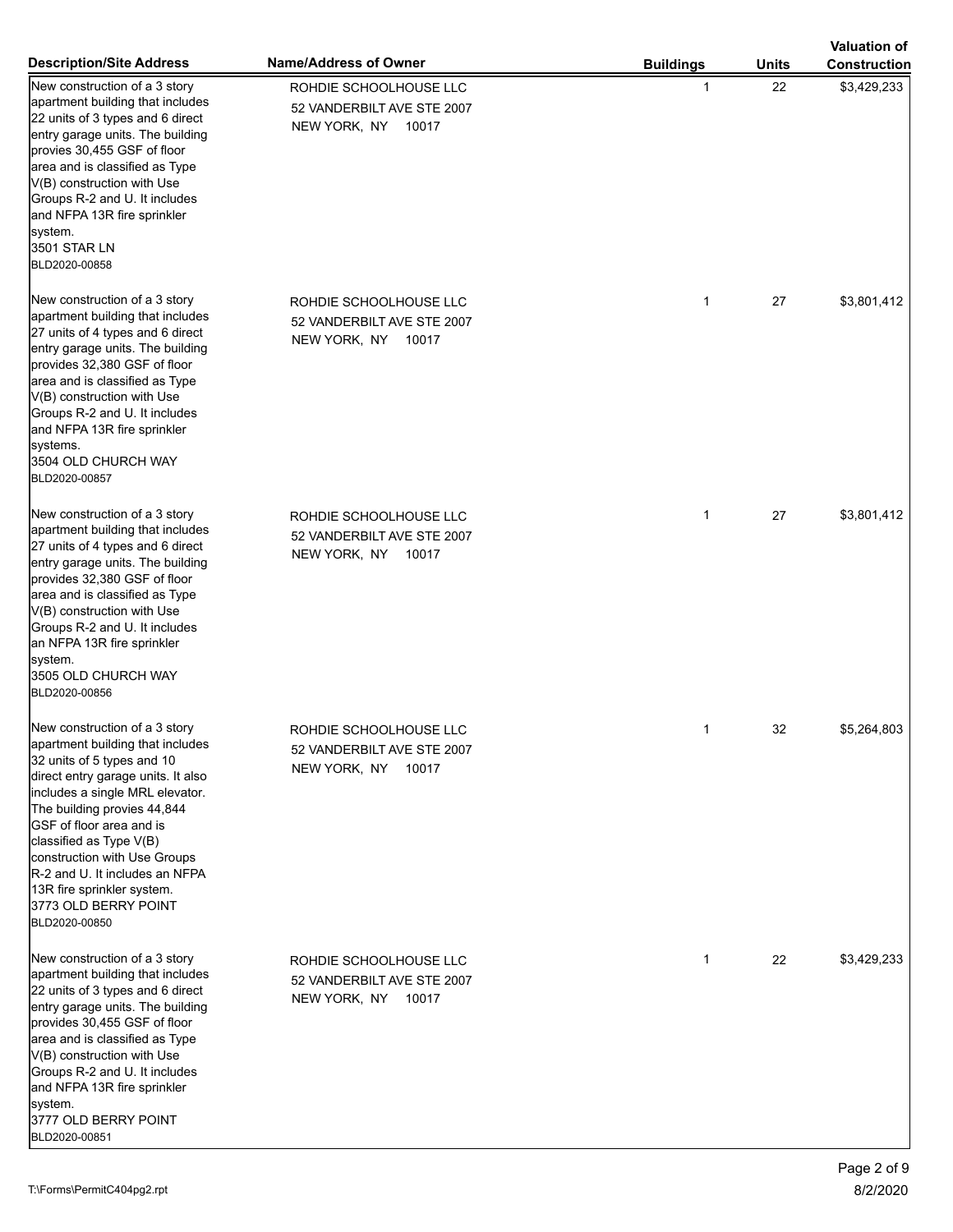|                                                                                                                                                                                                                                                                                                                                                                                                          |                                                                            |                  |              | <b>Valuation of</b> |
|----------------------------------------------------------------------------------------------------------------------------------------------------------------------------------------------------------------------------------------------------------------------------------------------------------------------------------------------------------------------------------------------------------|----------------------------------------------------------------------------|------------------|--------------|---------------------|
| <b>Description/Site Address</b>                                                                                                                                                                                                                                                                                                                                                                          | <b>Name/Address of Owner</b>                                               | <b>Buildings</b> | <b>Units</b> | <b>Construction</b> |
| New construction of a 3 story<br>apartment building that includes<br>32 units of 5 types and 10<br>direct entry garage units. It also<br>includes a single MRL elevator.<br>The building provies 44,844<br>GSF of floor area and is<br>classified as Type V(B)<br>construction with use Groups<br>R-2 and U. It includes an NFPA<br>13R fire sprinkler system.<br>3780 OLD BERRY POINT<br>BLD2020-00854  | ROHDIE SCHOOLHOUSE LLC<br>52 VANDERBILT AVE STE 2007<br>NEW YORK, NY 10017 | 1                | 32           | \$5,264,803         |
| New construction of a 3 story<br>apartment building that includes<br>32 units of 5 types and 10<br>direct entry garage units. It also<br>includes a single MRL elevator.<br>The building provides 44,844<br>GSF of floor area and is<br>classified as Type V(B)<br>construction with Use Groups<br>R-2 and U. It includes an NFPA<br>13R fire sprinkler system.<br>3781 OLD BERRY POINT<br>BLD2020-00852 | ROHDIE SCHOOLHOUSE LLC<br>52 VANDERBILT AVE STE 2007<br>NEW YORK, NY 10017 | $\mathbf{1}$     | 32           | \$5,264,803         |
| New construction of a 3-story<br>apartment building that includes<br>22 units of 3 types and 6 direct<br>entry garage units. The building<br>provides 30,455 GSF of floor<br>area and is classified as Type<br>V(B) construction with Use<br>Groups R-2 and U. It includes<br>NFPA 13R fire sprinkler system.<br>3798 OLD BERRY POINT<br>BLD2020-00846                                                   | ROHDIE SCHOOLHOUSE LLC<br>52 VANDERBILT AVE STE 2007<br>NEW YORK, NY 10017 | $\mathbf{1}$     | 22           | \$3,429,233         |
| New construction of a 3 story<br>apartment building that<br>includes 27 units of 4 types and<br>6 direct entry garage units. The<br>buidling provides 32,380 SGF<br>of floor area and is classified as<br>Type V(B) construction with<br>Use Groups R-2 and U. It<br>includes an NFPA 13R fire<br>sprinkler system.<br>3806 OLD BERRY POINT<br>BLD2020-00847                                             | ROHDIE SCHOOLHOUSE LLC<br>52 VANDERBILT AVE STE 2007<br>NEW YORK, NY 10017 | 1                | 27           | \$3,801,412         |
| New construction of a 3 story<br>apartment building that<br>includes 27 units of a 4 types<br>and 6 direct entry direct entry<br>garage units. The building<br>provides 32,380 SGF of floor<br>area and is classified as Type<br>V(B) construction with Use<br>Groups R-2 and U. It includes<br>an NFPA 13R fire sprinkler                                                                               | ROHDIE SCHOOLHOUSE LLC<br>52 VANDERBILT AVE STE 2007<br>NEW YORK, NY 10017 | $\mathbf{1}$     | 27           | \$3,801,412         |

system.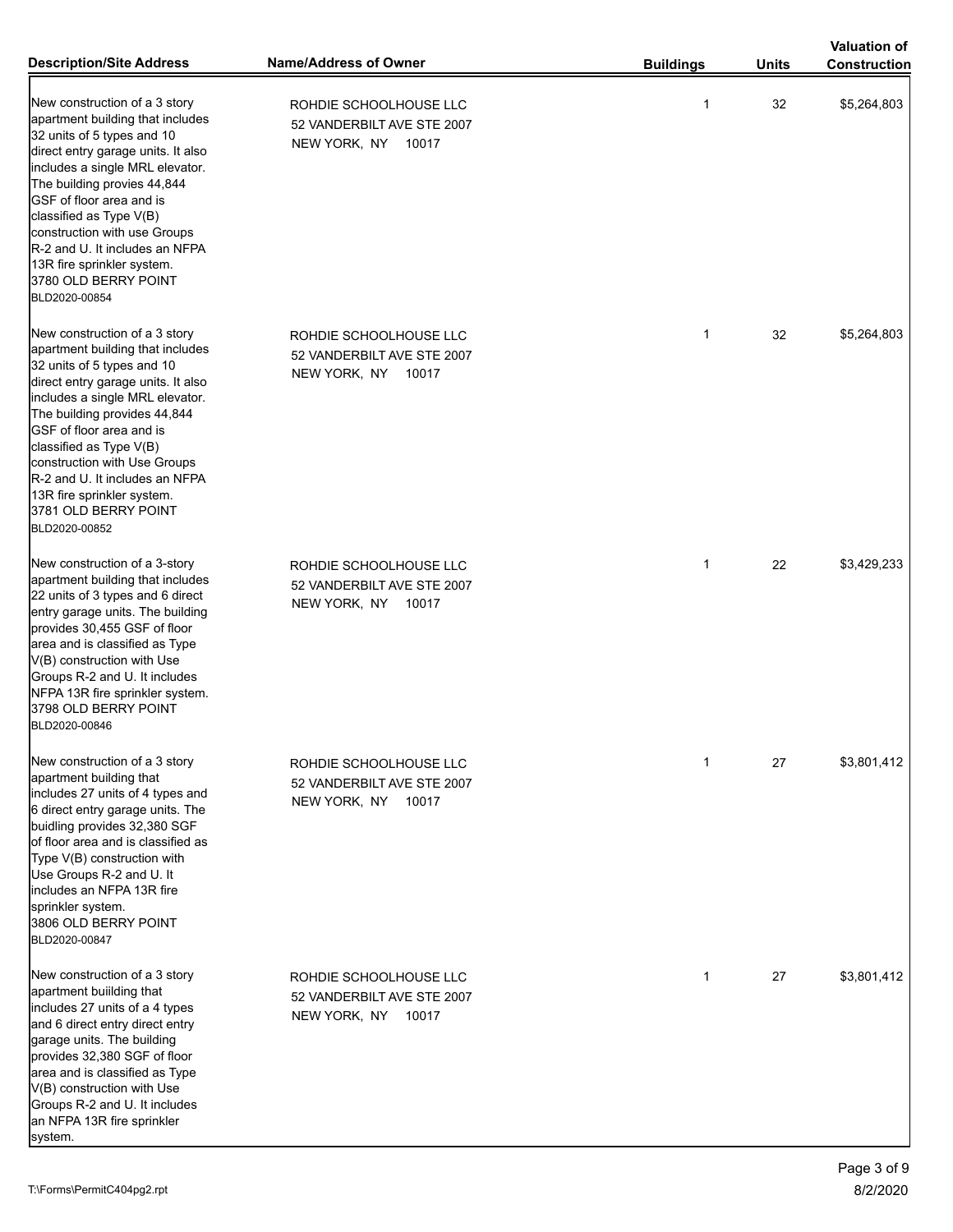|                                                                                                                                                                                                                                                                                                                                                                                                        |                                                                            |                  |              | <b>Valuation of</b> |
|--------------------------------------------------------------------------------------------------------------------------------------------------------------------------------------------------------------------------------------------------------------------------------------------------------------------------------------------------------------------------------------------------------|----------------------------------------------------------------------------|------------------|--------------|---------------------|
| <b>Description/Site Address</b>                                                                                                                                                                                                                                                                                                                                                                        | <b>Name/Address of Owner</b>                                               | <b>Buildings</b> | <b>Units</b> | <b>Construction</b> |
| 3810 OLD BERRY POINT<br>BLD2020-00848                                                                                                                                                                                                                                                                                                                                                                  |                                                                            |                  |              |                     |
| New construction of a 3 story<br>apartment building that includes<br>32 units of 5 types and 10<br>direct entry garage units. It also<br>includes a single MRL elevator.<br>The buildng provies 44,844<br>GSF of floor area and is<br>classified as Type V(B)<br>construction with Use Groups<br>R-2 and U. It includes an NFPA<br>13R fire sprinkler system.<br>3814 OLD BERRY POINT<br>BLD2020-00849 | ROHDIE SCHOOLHOUSE LLC<br>52 VANDERBILT AVE STE 2007<br>NEW YORK, NY 10017 | $\mathbf{1}$     | 32           | \$5,264,803         |
| New construction of a 3 story<br>apartment building that includes<br>22 units of 3 types and 6 direct<br>entry garage units. The building<br>provies 30,455 GSF of floor<br>area and is classified as Type<br>V(B) construction with Use<br>Grups R-2 and U. It includes an<br>NFPA 13R fire sprinkler system.<br>3815 OLD BERRY POINT<br>BLD2020-00855                                                | ROHDIE SCHOOLHOUSE LLC<br>52 VANDERBILT AVE STE 2007<br>NEW YORK, NY 10017 | $\mathbf{1}$     | 22           | \$3,429,233         |
| AFFORDABLE HOUSING -<br>New Construction of a 24 unit,<br>3-Story Apartment Building for<br>a 96 Unit Apartment Project.<br>Building is #1 fo 4 Apartment<br>Project. Building is #2 of 4<br>Apartment buildings within<br>overall project. Building is of<br>type Vb construction and is a<br>Type 1 building in the<br>construction set.<br>3876 CALLE DE JARDIN<br>BLD2020-00074                    | RHS URBAN LLC<br>11900 BISCAYNE BLVD STE 262<br>MIAMI, FL 33181            | $\mathbf{1}$     | 24           | \$3,046,211         |
| AFFORDABLE HOUSING -<br>New Construction of a 24 unit.<br>3-Story Apartment Building for<br>a 96 Unit Apartment Project.<br>Building is #1 fo 4 Apartment<br>Project. Building is #1 of 4<br>Apartment - buildings within<br>overall project. Building is of<br>type Vb construction and is a<br>Type 1 building in the<br>construction set.<br>3882 CALLE DE JARDIN<br>BLD2020-00073                  | RHS URBAN LLC<br>11900 BISCAYNE BLVD<br>MIAMI, FL 33181                    | $\mathbf{1}$     | 24           | \$3,046,211         |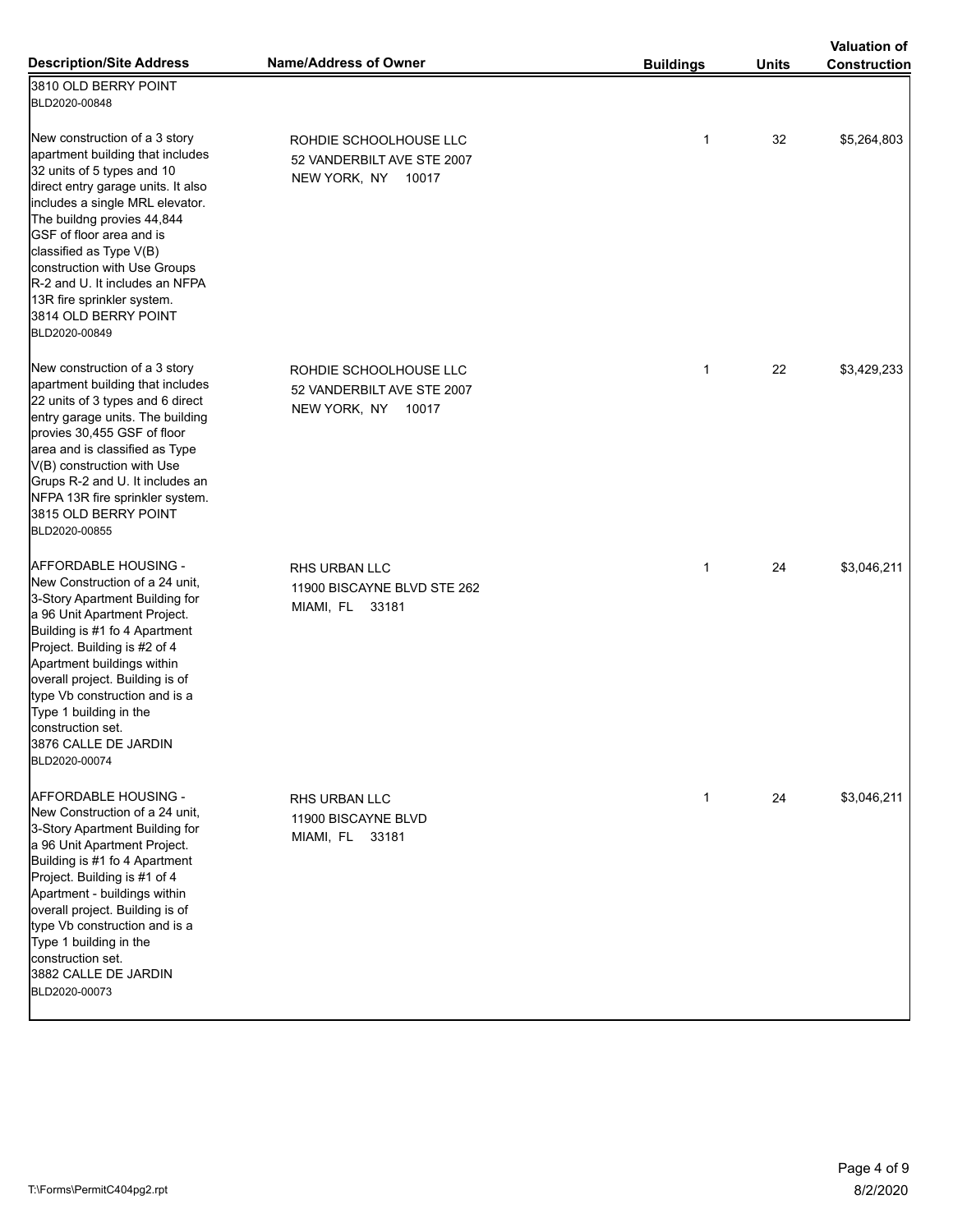|                                                                                                                                                                                                                                                                                                                                                                                            |                                                                                      |                  |              | <b>Valuation of</b> |
|--------------------------------------------------------------------------------------------------------------------------------------------------------------------------------------------------------------------------------------------------------------------------------------------------------------------------------------------------------------------------------------------|--------------------------------------------------------------------------------------|------------------|--------------|---------------------|
| <b>Description/Site Address</b>                                                                                                                                                                                                                                                                                                                                                            | Name/Address of Owner                                                                | <b>Buildings</b> | <b>Units</b> | <b>Construction</b> |
| <b>AFFORDABLE HOUSING -</b><br>New Construction of a 24 unit,<br>3-Story Apartment Building for<br>a 96 Unit Apartment Project.<br>Building is #1 fo 4 Apartment<br>Project. Building is #1 of 4<br>Apartment buildings within<br>overall project. Building is of<br>type Vb construction and is a<br>Type 1 building in the<br>construction set.<br>3887 CALLE DE JARDIN<br>BLD2020-00077 | RHS URBAN LLC<br>11900 BISCAYNE BLVD STE 262<br>MIAMI, FL 33181                      | 1                | 24           | \$3,046,211         |
| <b>AFFORDABLE HOUSING -</b><br>New Construction of a 24 unit,<br>3-Story Apartment Building for<br>a 96 Unit Apartment Project.<br>Building is #1 fo 4 Apartment<br>Project. Building is #4 of 4<br>Apartment buildings within<br>overall project. Building is of<br>type Vb construction and is a<br>Type 2 building in the<br>construction set.<br>3892 CALLE DE JARDIN<br>BLD2020-00078 | RHS URBAN LLC<br>11900 BISCAYNE BLVD STE 262<br>MIAMI, FL 33181                      | $\mathbf{1}$     | 24           | \$2,924,769         |
| AFFORDABLE HOUSING -<br>New Construction of a 24 unit,<br>3-Story Apartment Building for<br>a 96 Unit Apartment Project.<br>Building is #1 fo 4 Apartment<br>Project. Building is #4 of 4<br>Apartment buildings within<br>overall project. Building is of<br>type Vb construction and is a<br>Type 2 building in the<br>construction set.<br>3892 CALLE DE JARDIN<br>BLD2020-00078        | <b>HIBISCUS APARTMENTS, LP</b><br>501 N MAGNOLIA AVENUE<br>ORLANDO, FL 32801         | $\mathbf{1}$     | 24           | \$2,924,769         |
| Construction of a new single family<br>residence                                                                                                                                                                                                                                                                                                                                           | PULTE HOME COMPANY LLC<br>24311 WALDEN CENTER DR STE 300<br>BONITA SPRINGS, FL 34134 | $\mathbf{1}$     | $\mathbf{1}$ | \$664,997           |

3999 SPOTTED EAGLE WAY BLD2020-01901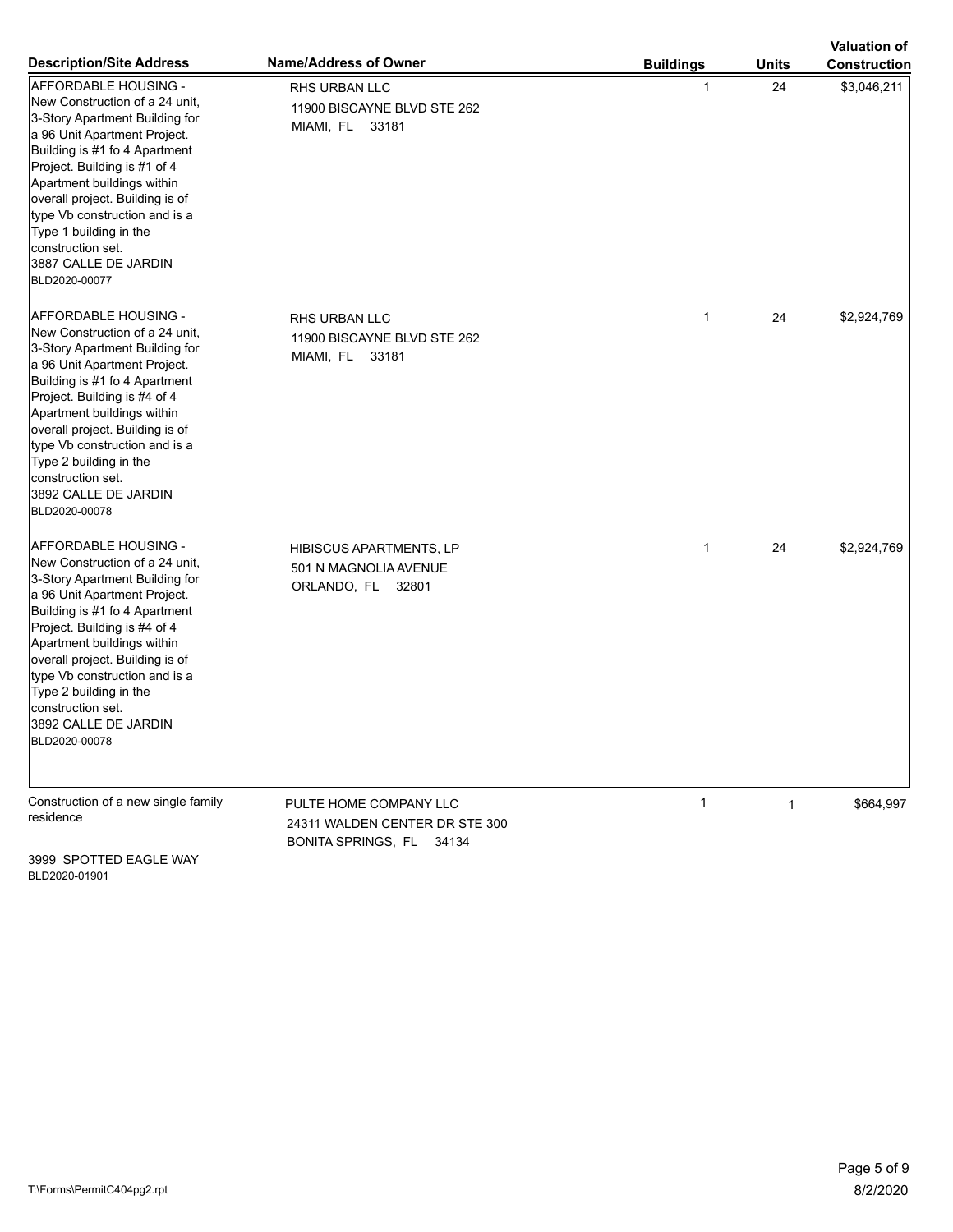|                                                                                                                                                                                                                                                                                                                                                                                                                |                                                                            |                  |              | <b>Valuation of</b> |
|----------------------------------------------------------------------------------------------------------------------------------------------------------------------------------------------------------------------------------------------------------------------------------------------------------------------------------------------------------------------------------------------------------------|----------------------------------------------------------------------------|------------------|--------------|---------------------|
| <b>Description/Site Address</b>                                                                                                                                                                                                                                                                                                                                                                                | Name/Address of Owner                                                      | <b>Buildings</b> | <b>Units</b> | <b>Construction</b> |
| New construction of a 3 story<br>apartment building that includes<br>22 units of 3 types and 6 direct<br>entry garage units. The building<br>provies 30,455 GSF of floor<br>area and is classified as Type<br>V(B) construction with Use<br>Groups R-2 and U. It includes<br>and NFPA 13R fire sprinkler<br>system.<br>3501 STAR LN<br>BLD2020-00858                                                           | ROHDIE SCHOOLHOUSE LLC<br>52 VANDERBILT AVE STE 2007<br>NEW YORK, NY 10017 | 1                | 22           | \$3,429,233         |
| New construction of a 3 story<br>apartment building that includes<br>27 units of 4 types and 6 direct<br>entry garage units. The building<br>provides 32,380 GSF of floor<br>area and is classified as Type<br>V(B) construction with Use<br>Groups R-2 and U. It includes<br>and NFPA 13R fire sprinkler<br>systems.<br>3504 OLD CHURCH WAY<br>BLD2020-00857                                                  | ROHDIE SCHOOLHOUSE LLC<br>52 VANDERBILT AVE STE 2007<br>NEW YORK, NY 10017 | $\mathbf 1$      | 27           | \$3,801,412         |
| New construction of a 3 story<br>apartment building that includes<br>27 units of 4 types and 6 direct<br>entry garage units. The building<br>provides 32,380 GSF of floor<br>area and is classified as Type<br>V(B) construction with Use<br>Groups R-2 and U. It includes<br>an NFPA 13R fire sprinkler<br>system.<br>3505 OLD CHURCH WAY<br>BLD2020-00856                                                    | ROHDIE SCHOOLHOUSE LLC<br>52 VANDERBILT AVE STE 2007<br>NEW YORK, NY 10017 | 1                | 27           | \$3,801,412         |
| New construction of a 3 story<br>apartment building that includes<br>32 units of 5 types and 10<br>direct entry garage units. It also<br>includes a single MRL elevator.<br>The building provies 44,844<br>GSF of floor area and is<br>classified as Type V(B)<br>construction with Use Groups<br><b>R-2</b> and U. It includes an NFPA<br>13R fire sprinkler system.<br>3773 OLD BERRY POINT<br>BLD2020-00850 | ROHDIE SCHOOLHOUSE LLC<br>52 VANDERBILT AVE STE 2007<br>NEW YORK, NY 10017 | 1                | 32           | \$5,264,803         |
| New construction of a 3 story<br>apartment building that includes<br>22 units of 3 types and 6 direct<br>entry garage units. The building<br>provides 30,455 GSF of floor<br>area and is classified as Type<br>V(B) construction with Use<br>Groups R-2 and U. It includes<br>and NFPA 13R fire sprinkler<br>system.<br>3777 OLD BERRY POINT<br>BLD2020-00851                                                  | ROHDIE SCHOOLHOUSE LLC<br>52 VANDERBILT AVE STE 2007<br>NEW YORK, NY 10017 | $\mathbf 1$      | 22           | \$3,429,233         |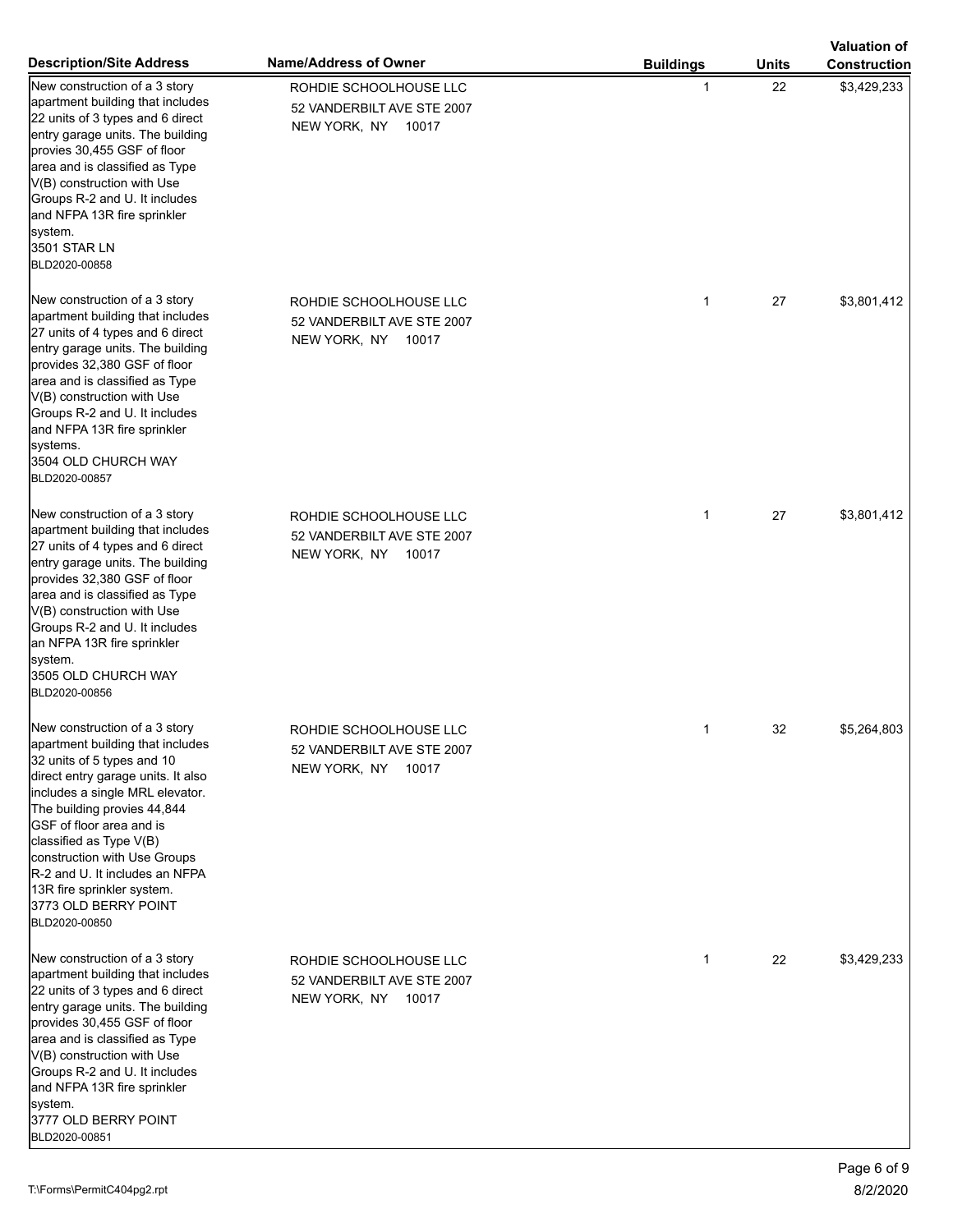|                                                                                                                                                                                                                                                                                                                                                                                                          | <b>Name/Address of Owner</b>                                               |                  |              | <b>Valuation of</b> |
|----------------------------------------------------------------------------------------------------------------------------------------------------------------------------------------------------------------------------------------------------------------------------------------------------------------------------------------------------------------------------------------------------------|----------------------------------------------------------------------------|------------------|--------------|---------------------|
| <b>Description/Site Address</b>                                                                                                                                                                                                                                                                                                                                                                          |                                                                            | <b>Buildings</b> | <b>Units</b> | <b>Construction</b> |
| New construction of a 3 story<br>apartment building that includes<br>32 units of 5 types and 10<br>direct entry garage units. It also<br>includes a single MRL elevator.<br>The building provies 44,844<br>GSF of floor area and is<br>classified as Type V(B)<br>construction with use Groups<br>R-2 and U. It includes an NFPA<br>13R fire sprinkler system.<br>3780 OLD BERRY POINT<br>BLD2020-00854  | ROHDIE SCHOOLHOUSE LLC<br>52 VANDERBILT AVE STE 2007<br>NEW YORK, NY 10017 | 1                | 32           | \$5,264,803         |
| New construction of a 3 story<br>apartment building that includes<br>32 units of 5 types and 10<br>direct entry garage units. It also<br>includes a single MRL elevator.<br>The building provides 44,844<br>GSF of floor area and is<br>classified as Type V(B)<br>construction with Use Groups<br>R-2 and U. It includes an NFPA<br>13R fire sprinkler system.<br>3781 OLD BERRY POINT<br>BLD2020-00852 | ROHDIE SCHOOLHOUSE LLC<br>52 VANDERBILT AVE STE 2007<br>NEW YORK, NY 10017 | $\mathbf{1}$     | 32           | \$5,264,803         |
| New construction of a 3-story<br>apartment building that includes<br>22 units of 3 types and 6 direct<br>entry garage units. The building<br>provides 30,455 GSF of floor<br>area and is classified as Type<br>V(B) construction with Use<br>Groups R-2 and U. It includes<br>NFPA 13R fire sprinkler system.<br>3798 OLD BERRY POINT<br>BLD2020-00846                                                   | ROHDIE SCHOOLHOUSE LLC<br>52 VANDERBILT AVE STE 2007<br>NEW YORK, NY 10017 | $\mathbf{1}$     | 22           | \$3,429,233         |
| New construction of a 3 story<br>apartment building that<br>includes 27 units of 4 types and<br>6 direct entry garage units. The<br>buidling provides 32,380 SGF<br>of floor area and is classified as<br>Type V(B) construction with<br>Use Groups R-2 and U. It<br>includes an NFPA 13R fire<br>sprinkler system.<br>3806 OLD BERRY POINT<br>BLD2020-00847                                             | ROHDIE SCHOOLHOUSE LLC<br>52 VANDERBILT AVE STE 2007<br>NEW YORK, NY 10017 | 1                | 27           | \$3,801,412         |
| New construction of a 3 story<br>apartment building that<br>includes 27 units of a 4 types<br>and 6 direct entry direct entry<br>garage units. The building<br>provides 32,380 SGF of floor<br>area and is classified as Type<br>V(B) construction with Use<br>Groups R-2 and U. It includes<br>an NFPA 13R fire sprinkler                                                                               | ROHDIE SCHOOLHOUSE LLC<br>52 VANDERBILT AVE STE 2007<br>NEW YORK, NY 10017 | $\mathbf{1}$     | 27           | \$3,801,412         |

system.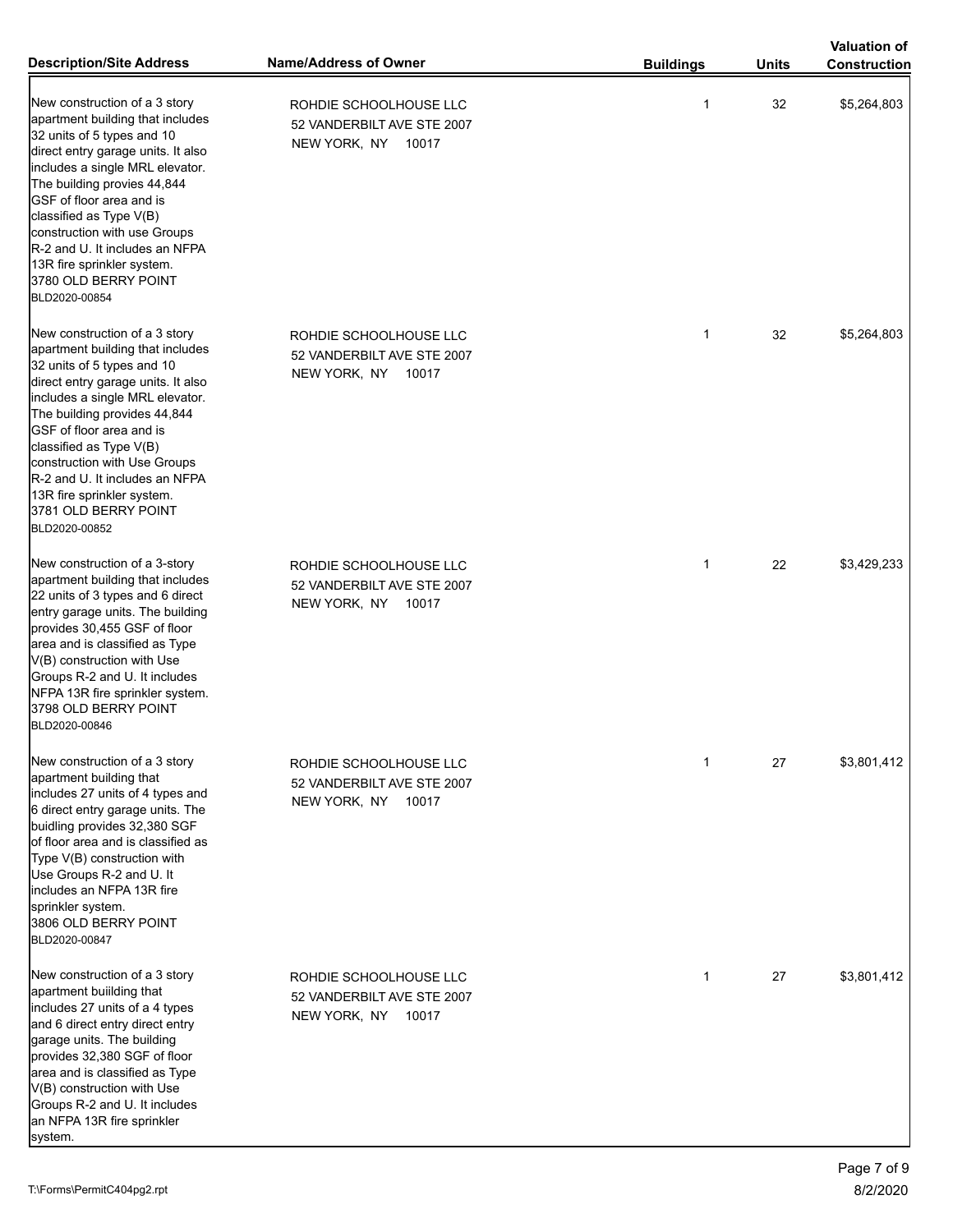|                                                                                                                                                                                                                                                                                                                                                                                                        |                                                                            |                  |              | <b>Valuation of</b> |
|--------------------------------------------------------------------------------------------------------------------------------------------------------------------------------------------------------------------------------------------------------------------------------------------------------------------------------------------------------------------------------------------------------|----------------------------------------------------------------------------|------------------|--------------|---------------------|
| <b>Description/Site Address</b>                                                                                                                                                                                                                                                                                                                                                                        | <b>Name/Address of Owner</b>                                               | <b>Buildings</b> | <b>Units</b> | <b>Construction</b> |
| 3810 OLD BERRY POINT<br>BLD2020-00848                                                                                                                                                                                                                                                                                                                                                                  |                                                                            |                  |              |                     |
| New construction of a 3 story<br>apartment building that includes<br>32 units of 5 types and 10<br>direct entry garage units. It also<br>includes a single MRL elevator.<br>The buildng provies 44,844<br>GSF of floor area and is<br>classified as Type V(B)<br>construction with Use Groups<br>R-2 and U. It includes an NFPA<br>13R fire sprinkler system.<br>3814 OLD BERRY POINT<br>BLD2020-00849 | ROHDIE SCHOOLHOUSE LLC<br>52 VANDERBILT AVE STE 2007<br>NEW YORK, NY 10017 | $\mathbf{1}$     | 32           | \$5,264,803         |
| New construction of a 3 story<br>apartment building that includes<br>22 units of 3 types and 6 direct<br>entry garage units. The building<br>provies 30,455 GSF of floor<br>area and is classified as Type<br>V(B) construction with Use<br>Grups R-2 and U. It includes an<br>NFPA 13R fire sprinkler system.<br>3815 OLD BERRY POINT<br>BLD2020-00855                                                | ROHDIE SCHOOLHOUSE LLC<br>52 VANDERBILT AVE STE 2007<br>NEW YORK, NY 10017 | $\mathbf{1}$     | 22           | \$3,429,233         |
| AFFORDABLE HOUSING -<br>New Construction of a 24 unit,<br>3-Story Apartment Building for<br>a 96 Unit Apartment Project.<br>Building is #1 fo 4 Apartment<br>Project. Building is #2 of 4<br>Apartment buildings within<br>overall project. Building is of<br>type Vb construction and is a<br>Type 1 building in the<br>construction set.<br>3876 CALLE DE JARDIN<br>BLD2020-00074                    | RHS URBAN LLC<br>11900 BISCAYNE BLVD STE 262<br>MIAMI, FL 33181            | $\mathbf{1}$     | 24           | \$3,046,211         |
| AFFORDABLE HOUSING -<br>New Construction of a 24 unit.<br>3-Story Apartment Building for<br>a 96 Unit Apartment Project.<br>Building is #1 fo 4 Apartment<br>Project. Building is #1 of 4<br>Apartment - buildings within<br>overall project. Building is of<br>type Vb construction and is a<br>Type 1 building in the<br>construction set.<br>3882 CALLE DE JARDIN<br>BLD2020-00073                  | RHS URBAN LLC<br>11900 BISCAYNE BLVD<br>MIAMI, FL 33181                    | $\mathbf{1}$     | 24           | \$3,046,211         |